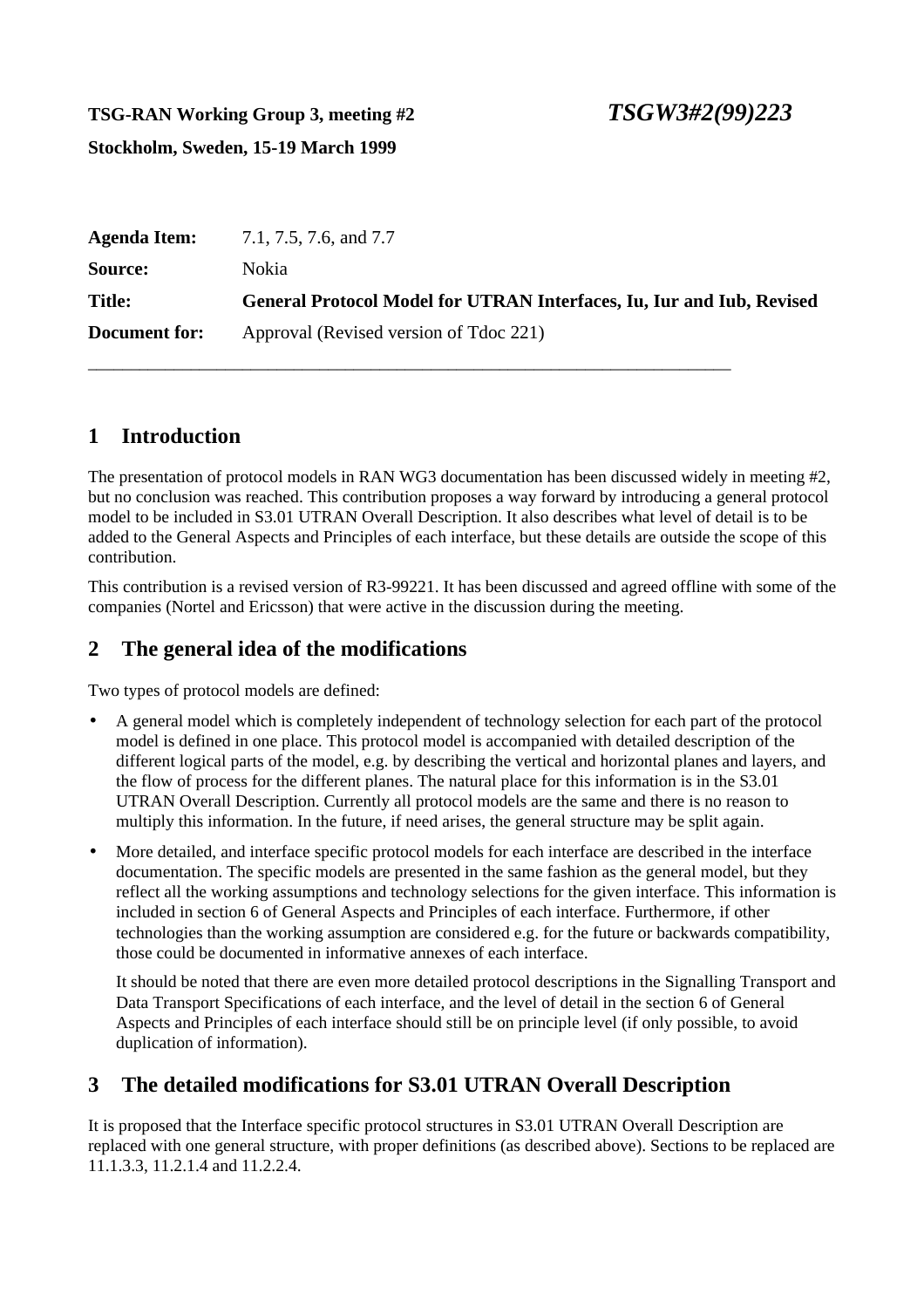A new level 2 section "General Protocol Model for UTRAN Interfaces" is introduced to Section 11, preferably before section 11.1, but it could also be added between 11.2 and 11.3 (following sections to be shifted downwards). This section contains the following information:

# **11.X General Protocol Model for UTRAN Interfaces**

### **11.X.1 General**

The general protocol model for UTRAN Interfaces is depicted in figure XX, and described in detail in the following sub-sections. The structure is based on the principle that the layers and planes are logically independent of each other, and if needed, protocol layers, or the whole protocol stack in a plane may be changed in the future by decisions in the standardisation.



**Figure XX: General Protocol Model for UTRAN Interfaces**

### **11.X.2 Horizontal Layers**

The Protocol Structure consists of two main layers, Radio Network Layer, and Transport Network Layer. All UTRAN related issues are visible only in the Radio Network Layer, and the Transport Network Layer represents standard transport technology that is selected to be used for UTRAN, but without any UTRAN specific requirements.

### **11.X.3 Vertical Planes**

#### **11.X.3.1 Control Plane**

The Control Plane Includes the Application Protocol, i.e. RANAP, RNSAP or NBAP, and the Signalling Bearer for transporting the Application Protocol messages.

Among other things, the Application Protocol is used for setting up bearers for (i.e. Radio Access Bearer or Radio Link) in the Radio Network Layer. In the three plane structure the bearer parameters in the Application Protocol are not directly tied to the User Plane technology, but are rather general bearer parameters.

The Signalling Bearer for the Application Protocol may or may not be of the same type as the Signalling Protocol for the ALCAP. The Signalling Bearer is always set up by O&M actions.

#### **11.X.3.2 User Plane**

The User Plane Includes the Data Stream(s) and the Data Bearer(s) for the Data Stream(s). The Data Stream(s) is/are characterised by one or more frame protocols specified for that interface.